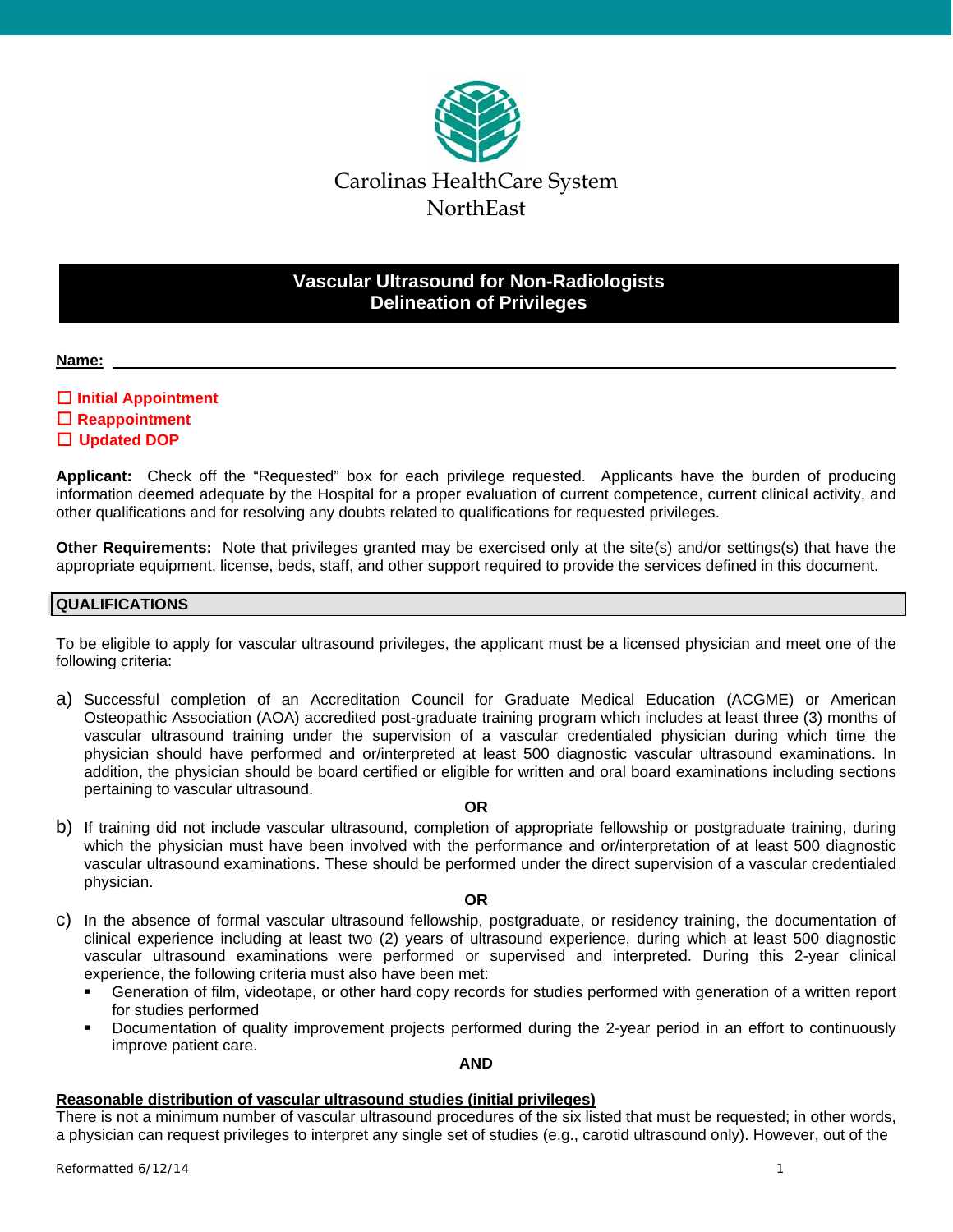

500 diagnostic vascular ultrasound examinations required to obtain privileges the following minimum experience levels apply:

#### **VASCULAR ULTRASOUND PROCEDURES:**

| <b>Procedure Requested</b>             | <b>Numbers of Studies</b> |
|----------------------------------------|---------------------------|
| Carotid Ultrasound                     | 100                       |
| <b>Peripheral Arterial Duplex</b>      | 100                       |
| Peripheral Arterial Physiologic (PVS)  | 50                        |
| <b>Peripheral Venous Duplex</b>        | 100                       |
| <b>Transcranial Doppler (TCD)</b>      | 50                        |
| <b>Visceral Arterial/Venous Duplex</b> | 50                        |

For example, Dr. Smith is a neurologist who has been trained in carotid ultrasound and transcranial doppler. She requests privileges for these two studies. She must be able to document performance of at least 500 total cases, including a minimum of 100 carotid ultrasound and 50 transcranial dopplers.

#### **AND**

# **Continuing Medical Education**

The physician's continuing education must include 15 hours of CME in vascular ultrasound over the last three (3) years.

# **Renewal of Privileges**

In the case of those non-radiologists who have been reading vascular ultrasound studies at Carolinas Medical Center NorthEast prior to adoption of this policy, and any who have met the requirements of Section I, they will be allowed to continue to do so if they meet the standards under this Section II. To be eligible to renew privileges in vascular ultrasound, the applicant must meet the following maintenance of privilege criteria:

- a) Current demonstrated competence and an adequate volume of experience with acceptable results in the privileges requested for the past 24 months based on results of quality assessment/improvement activities and outcomes;
- b) Minimum case volume during the 24 month re-credentialing cycle is an average of 9 cases per month (216 cases in a 2 year period); **AND**
- c) 10 Hours of Vascular Ultrasound CME in the last 24 months; **AND**
- d) Evidence of current ability to perform privileges requested is required of all applicants for renewal of privileges. Acceptable documentation includes participation in the Radiology Department's RADPEER QA/QC program

# **OR**

- e) Other acceptable peer review programs must be approved by the credentialing committee and meet all the following criteria:
	- Includes a double reading (2 MDs interpreting the same study) assessment.
	- Allows for random selection of studies to be reviewed on a regularly scheduled basis.
	- Exams and procedures representative of the actual clinical practice of each physician
	- Reviewer assessment of the agreement of the original report with subsequent review (or with surgical or pathological findings).
	- A classification of peer review findings with regard to level of quality concerns (One example is a 4-point scoring scale).